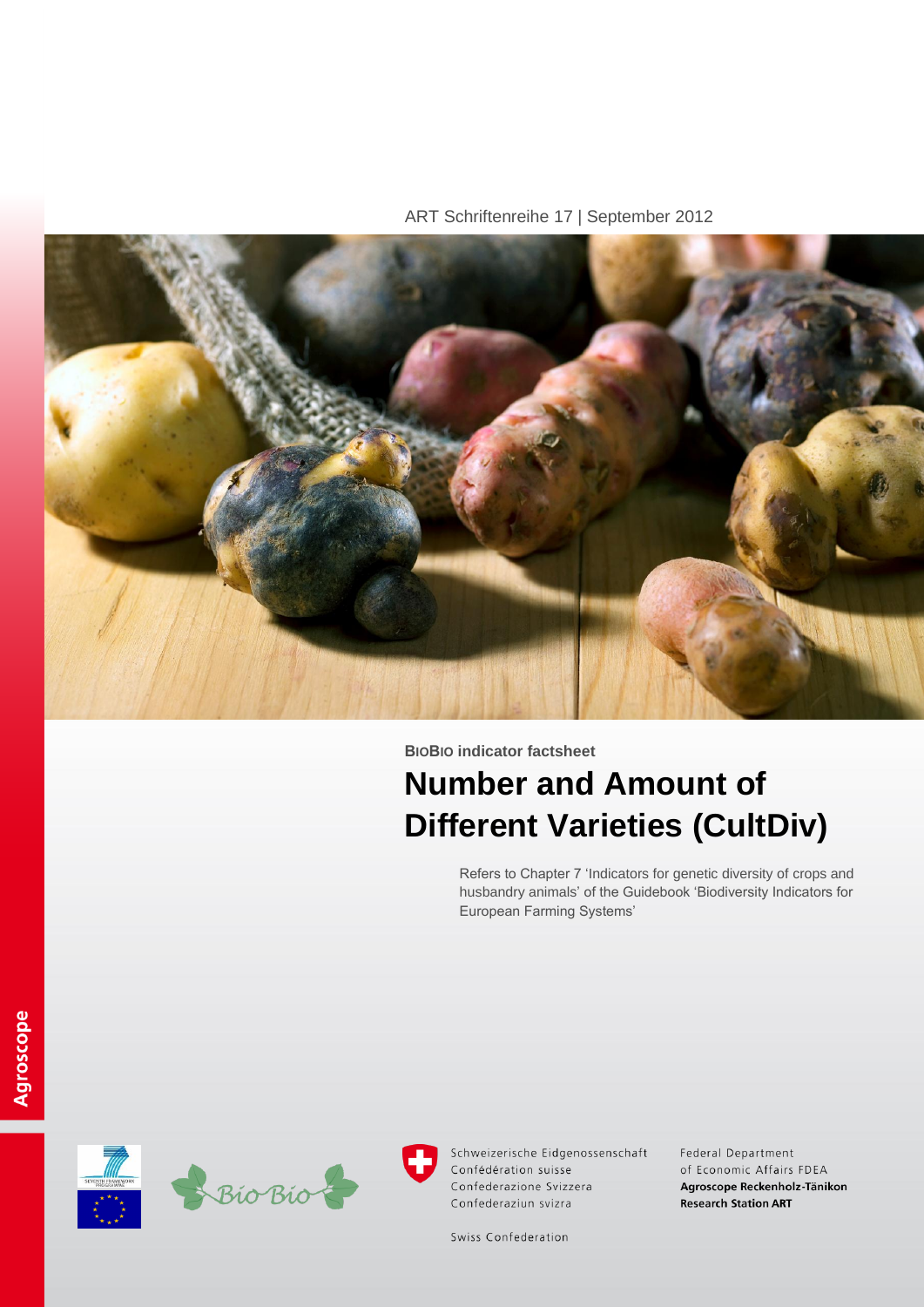# **Number and Amount of Different Varieties (CultDiv)**

#### **Description**

A variety or cultivar represents a plant or a plant species that has been created or selected intentionally, can be distinguished from other cultivars and can be maintained through propagation. The term "cultivar" is used to differentiate accessions of one agricultural plant species. The **unit** is the average number of cultivars across all species on the farm. **Sub-indicators** can be generated from the data such as average number of cultivars per crop category, e.g. arable, vegetable, forage or tree crops or individual crop species.

Cultivar diversity can either be used as a **state indicator** or it can be used as a **trend indicator** by performing regular assessments of on-farm cultivar diversity within selected time intervals as well as on national and international levels. The assessment of cultivars per species on a farm provides an insight into farmers' preferences for specific crop cultivars and an estimate of the genetic diversity (i.e. within species diversity) present on a farm. Additionally, the establishment or use of data bases would allow for a more detailed evaluation of the usage and changes in use of genetic resources. However, average cultivar diversity per species represents a very simple indicator for genetic diversity on the farm. The measurement only highlights inter-varietal diversity and is based on the assumption that the number of different cultivars is correlated to genetic diversity. Insight to genetic diversity within cultivars could only be obtained through molecular genetic analyses. Cultivar diversity can only be calculated for habitats where cultivars are employed and this may vary greatly between different species. Comparisons between different case studies are therefore difficult if they do not represent the same farm type.

#### **Surveyor skills**

The development of questionnaires and the conduction of questionnaire-based interviews require no detailed agronomical or ecological education. A basic understanding of major crop categories and farm management practices reduces development and application time.

#### **Data collection method**

The data can be collected by using a questionnaire completed during interviews. The name of all crop species and the corresponding cultivars grown on farm are recorded.

#### **Calculation method**

Cultivar diversity can be calculated by dividing the total number of cultivars by the number of crop species on the farm.

$$
CultDiv = \frac{Number of cultivars}{Number of crop species}
$$

The following graphic is an example of the cultivar diversity for the 16 mixed farms in the German case study. The lowest number of cultivars is one cultivar per crop species on farm 12. The highest number is 2.4 cultivars per crop species on farm 7. On average, 1.7 cultivars per crop species are cultivated within the German case study.



*Potato and wheat cultivars Photos: Gabriela Brändle, ART*

#### **Synergies with other indicators**

There is no relationship with other indicators which have been investigated within this project. The assessment of cultivars requires the basic information on the respective species.



*Diversity of varieties/cultivars on the 16 farms of the German case study.*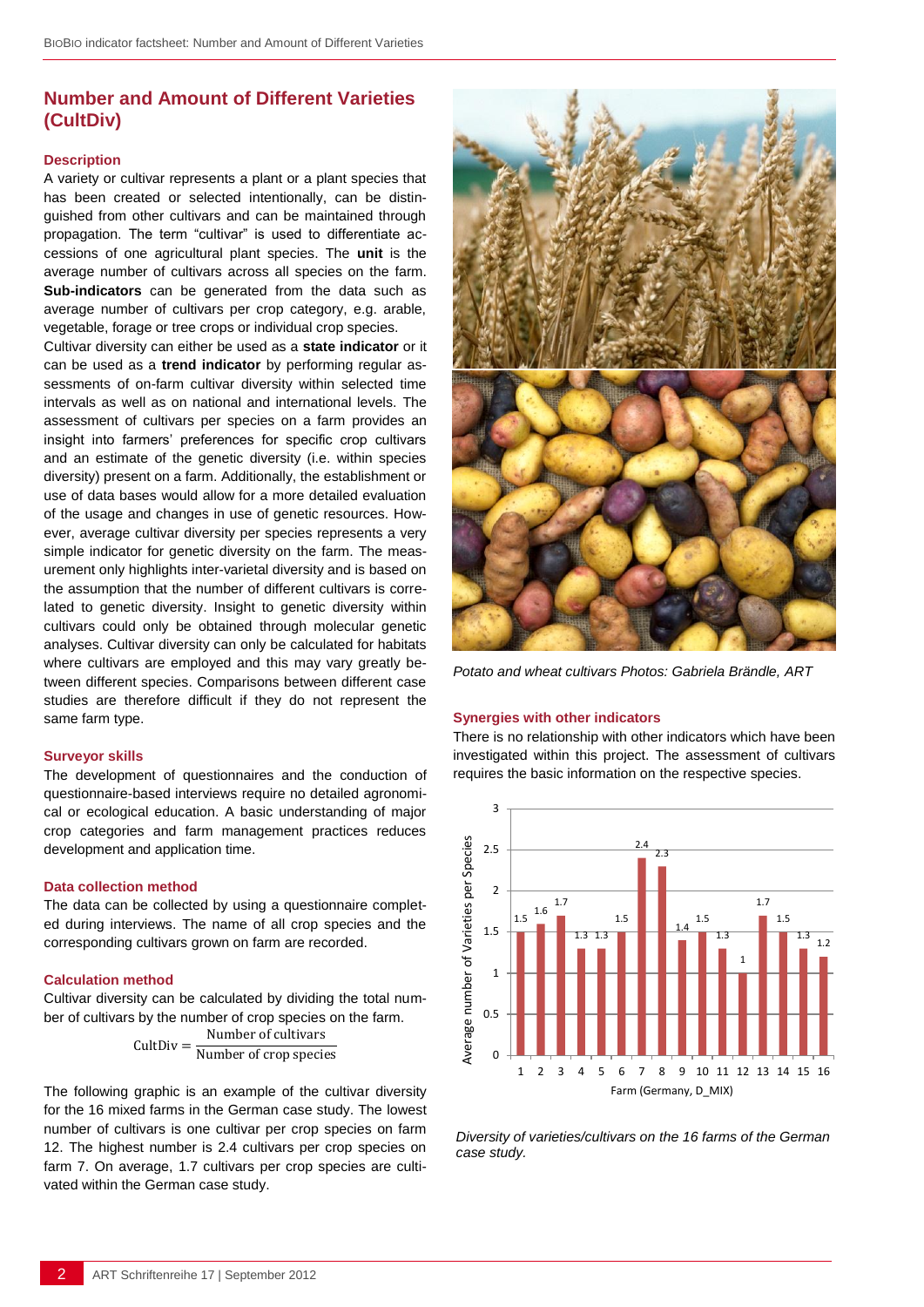### **Estimated effort and costs (labour effort required, analysis)**

Based on a general time and cost assessment within the project, the time effort in conducting the genetic diversity questionnaire was 50 min on average, depending on agricultural complexity and size of farms.

#### **Cultivar diversity change as an indicator**

A decline in indicator value (change in state) may indicate pressures on biodiversity, e.g. increased use of one variety as a monoculture due to intensification. Besides annual changes in crop rotation and changes in cultivar use, an increased cultivation of multiple cultivars of one species per farm can also be a response to farmers' preference as they may be taking into account unpredictable climatic events or higher chances of pest resistance by using various cultivars of one species. Planting multiple cultivars on farm may indicate a change from intensive and high yielding farming or more local and adaptive farming by using more or less diverse crop genetic recourses.

#### **Interpretation**

The diversity of domesticated plants and animals increases biodiversity on the farm. Particularly, agricultural systems dominated by only one cultivar may be more susceptible to any kind of disturbance. The use of various cultivars on the farm should increase resistance and also resilience after abiotic (temperature, drought) and biotic (pests, diseases) disturbances. Furthermore, an increased number of various cultivars might attract more pollinators, enhancing ecosystem functioning in agricultural landscapes. Different cultivars of one species might also have varying requirements of soil composition and properties. Thus, an increase in cultivars would lead to a more balanced use of belowground resources.<sup>1</sup> An increase in cultivar diversity on farm may be due to the farmers' preference for higher cultivar diversity on farm, but also due to political issues supporting the use of multiple cultivars per species either to maintain genetic resources of crops, cultural heritage or to enhance the variability and productivity of agricultural products.<sup>2</sup>

#### **Strengths and weaknesses**

-

Data is easy to collect using questionnaires. Measuring the indicator requires cooperation with farmers and preparation of a questionnaire applicable to case studies and research aims. The assesment of cultivars on farm is a simple assessment of genetic diversity and may be useful for assessments on a regional scale, addressing the issue of cultivar diversity in the actual farming situation. The indicator "Cultivar Diversity" is based on the assumption that different cultivars are genetically diverse. However, the genetic distance between

two cultivars might be very small due to close relateness. This cannot be measured by cultivar diversity.

 $1$  Hajjar et al., 2008: The utility of crop genetic diversity in maintaining ecosystem services. *Agriculture, Ecosystems and Environment* 123, 261–270.

 $2$  Di Falco and Perrings, 2003: Crop genetic diversity, productivity and stability of agro-ecosystems. A theoretical and empirical investigation. *Scottish Journal of Political Economy* 50(2), 207-216.